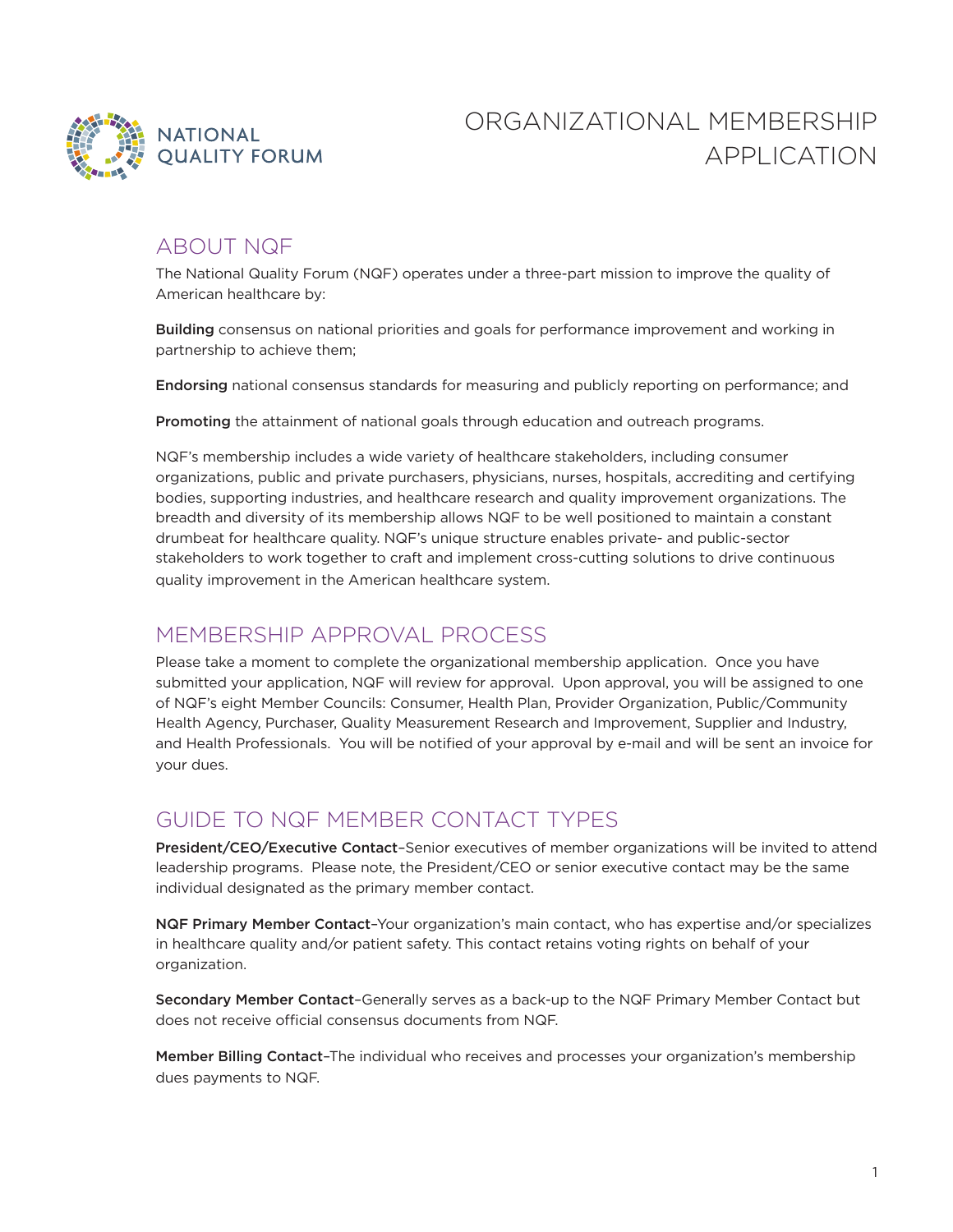

# ORGANIZATIONAL MEMBERSHIP APPLICATION

## Contact Information

| Organization:                      |                                                                                 |         |              |
|------------------------------------|---------------------------------------------------------------------------------|---------|--------------|
|                                    |                                                                                 |         |              |
| Address:                           |                                                                                 | City    | State<br>Zip |
| Phone                              | Fax                                                                             | Website |              |
|                                    | President/CEO/Senior Executive Contact:                                         |         |              |
| Name                               |                                                                                 | Title   |              |
| Phone                              | Fax                                                                             | E-mail  |              |
|                                    | NQF Member Contact (Primary; if different from above):                          |         |              |
| Name                               |                                                                                 | Title   |              |
| Phone                              | Fax                                                                             | E-mail  |              |
| NQF Member Contact (Secondary):    |                                                                                 |         |              |
| Name                               |                                                                                 | Title   |              |
| Phone                              | Fax                                                                             | E-mail  |              |
| <b>NQF Member Billing Contact:</b> |                                                                                 |         |              |
| Name                               |                                                                                 | Title   |              |
| Phone                              | Fax                                                                             | E-mail  |              |
|                                    | Please provide a brief description of your organization and areas of expertise. |         |              |
|                                    |                                                                                 |         |              |

Primary interest in healthcare quality and motivation for applying for membership:

How did you hear about NQF?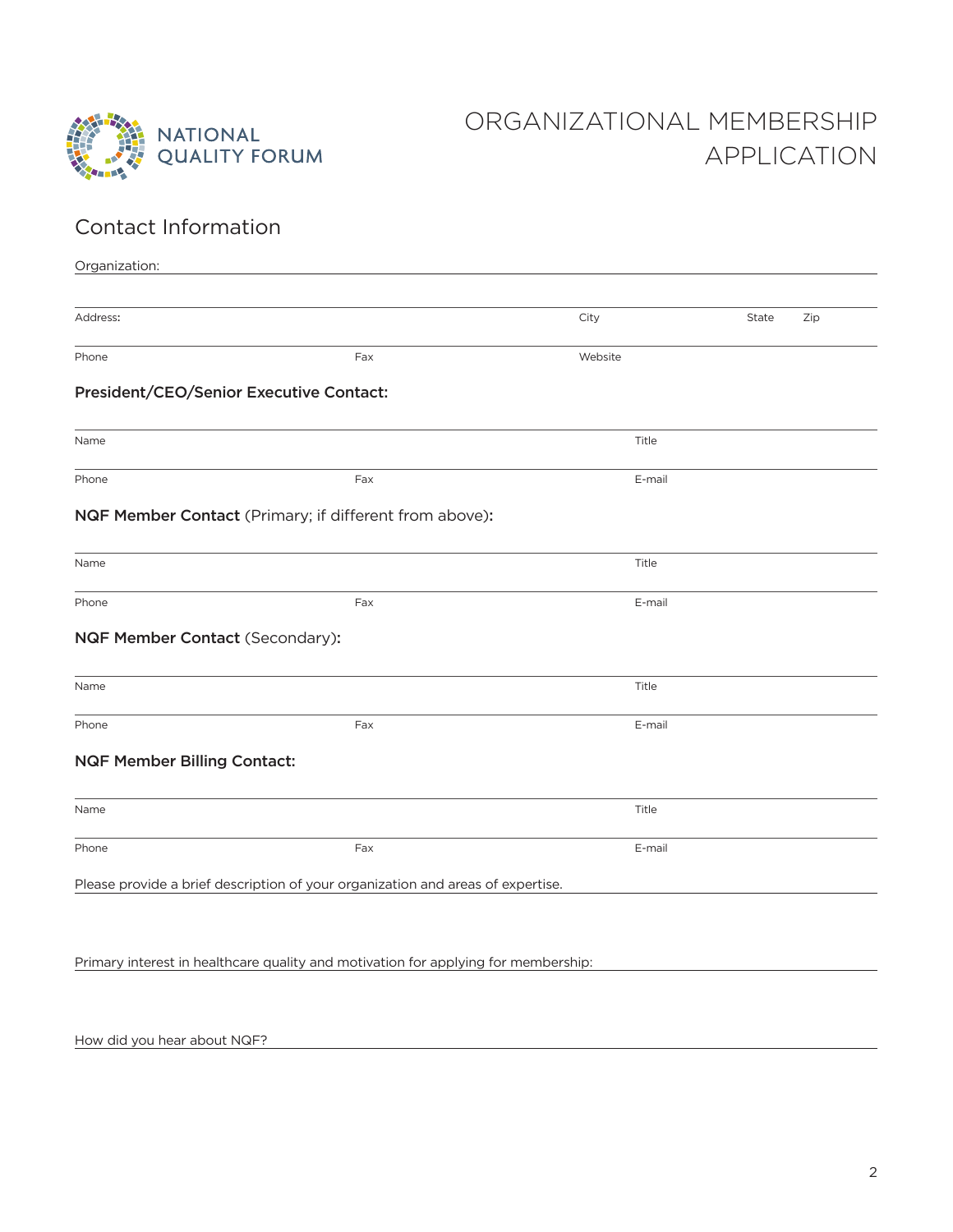

#### Membership Dues

Please enter in the space below your organization's operating expenses:

 $$\mathbb{S}$$ 

*Annual operating expenses OR if local, state, or federal non-payer government entity, report total population* 

Please review the table for your appropriate member dues category:

\$

*Fill in your estimated dues amount based on the table on the next page.*

Dues amount will be determined upon final review of financial documentation.

#### We are joining NQF to (check all that apply):

- $\Box$  Become involved on steering committees, expert panels, and workgroups
- $\Box$  Network and for Council interaction
- $\Box$  Vote on consensus development projects
- $\Box$  Stay at the forefront of activities in the quality landscape
- $\Box$  Other:

Please complete this form and send along with a copy of your annual report and supporting financial documentation (e.g., Audited Financial Statement, Public 990, SEC Filing) to:

NQF/Attn: Membership 1030 15th Street, NW, Suite 800 Washington, DC 20005

Phone (202) 783-1300 Fax (202) 783-3434 E-mail members@qualityforum.org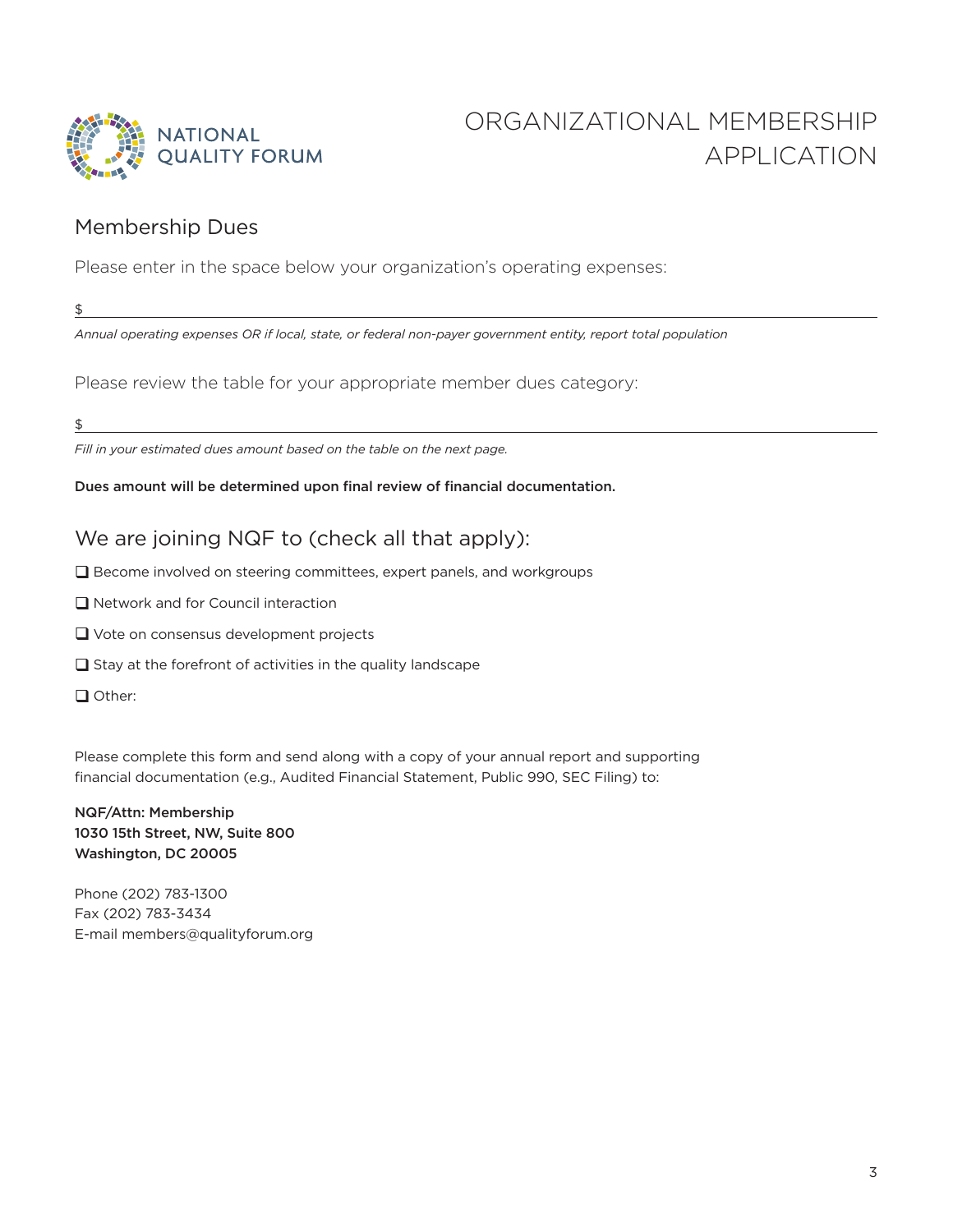

# ORGANIZATIONAL MEMBERSHIP APPLICATION

### Dues Table

| <b>CATEGORY</b>                                                     | ANNUAL OPERATING<br><b>EXPENSES</b> | <b>DUES</b> |
|---------------------------------------------------------------------|-------------------------------------|-------------|
| <b>1A: PRIMARY DUES TABLE</b>                                       | <\$0.5 million                      | \$1,050     |
| • Quality Improvement organizations, professional certification     | \$0.5-\$2.49 million                | \$2,625     |
| boards, & other quality oversight organizations                     | \$2.5-\$4.9 million                 | \$5,250     |
| • Membership associations/coalitions of provider organizations,     | \$5-\$7.49 million                  | \$12,100    |
| health plans, & suppliers/industry                                  | \$7.5-\$9.9 million                 | \$15,750    |
| • Community-based organizations                                     | \$10-\$14.9 million                 | \$17,500    |
|                                                                     | \$15-\$24.9 million                 | \$19,700    |
|                                                                     | \$25-\$49.9 million                 | \$22,000    |
|                                                                     | \$50-\$99.9 million                 | \$26,200    |
|                                                                     | \$100-\$299 million                 | \$28,350    |
|                                                                     | >\$300 million                      | \$31,500    |
| 1B: PRIMARY DUES TABLE-MODIFIED                                     | <\$0.5 million                      | \$250       |
| • Health professional organizations (e.g., state medical societies, | \$0.5-\$2.49 million                | \$500       |
| specialty and subspecialty societies, etc.)                         | \$2.5-\$4.9 million                 | \$1,050     |
| • Private purchasers, such                                          | \$5-\$7.49 million                  | \$5,250     |
| as purchasing/business coalitions                                   | \$7.5-\$9.9 million                 | \$7,500     |
|                                                                     | \$10-\$14.9 million                 | \$10,500    |
|                                                                     | \$15-\$24.9 million                 | \$17,000    |
|                                                                     | \$25-\$49.9 million                 | \$22,000    |
|                                                                     | \$50-\$99.9 million                 | \$26,200    |
|                                                                     | \$100-\$299 million                 | \$28,350    |
|                                                                     | >\$300 million                      | \$31,500    |
| <b>1C: PRIMARY DUES TABLE-MODIFIED FOR KEY GAP AREAS</b>            | <\$0.5 million                      | \$100       |
| • Consumer organizations                                            | \$0.5-\$2.49 million                | \$250       |
| • Public purchasers such as state Medicaid programs                 | \$2.5-\$4.9 million                 | \$500       |
|                                                                     | \$5-\$7.49 million                  | \$750       |
|                                                                     | \$7.5-\$9.9 million                 | \$1,250     |
|                                                                     | \$10-\$14.9 million                 | \$1,750     |
|                                                                     | \$15-\$24.9 million                 | \$2,500     |
|                                                                     | \$25-\$49.9 million                 | \$5,000     |
|                                                                     | \$50-\$99.9 million                 | \$7,500     |
|                                                                     | \$100-\$299 million                 | \$10,000    |
|                                                                     | >\$300 million                      | \$12,500    |